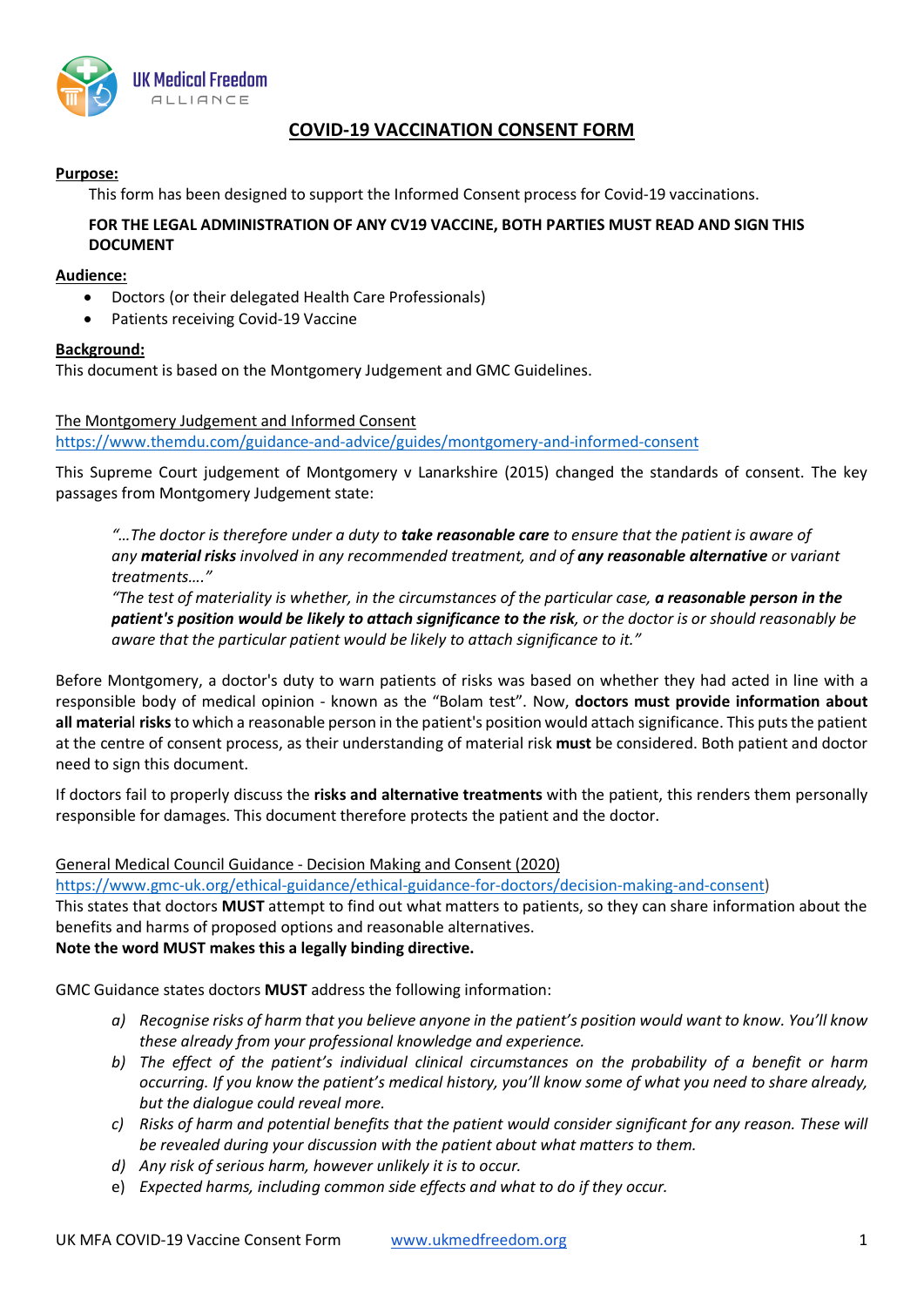## References

#### **Vitamin D**

- 1. https://www.researchsquare.com/article/rs-21211/v1
- 2. https://www.ncbi.nlm.nih.gov/pmc/articles/PMC751 3835
- 3. https://www.grassrootshealth.net/wpcontent/uploads/2020/04/Grant-GRH-Covid-paper-2020.pdf
- 4. https://www.bmj.com/content/356/bmj.i6583

#### **Vitamin C**

- 1. http://orthomolecular.org/resources/omns/v16n25.s html
- 2. https://orthomolecular.activehosted.com/index.php<br>3. https://ccforum.biomedcentral.com/articles/10.1186
- 3. https://ccforum.biomedcentral.com/articles/10.1186 /s13054-020-03249-y
- 4. https://www.ncbi.nlm.nih.gov/pmc/articles/PMC759 2143/

#### **Iodine**

- 1. https://papers.ssrn.com/sol3/papers.cfm?abstract\_id =3563092
- 2. https://www.medrxiv.org/content/10.1101/2020.05. 25.20110239v1
- 3. https://www.researchgate.net/publication/34076984 4 Iodine Intake to Reduce Covid-19 Transmission and Mortality
- 4. https://www.medrxiv.org/content/10.1101/2020.09. 07.20180448v1

### **Vaccine development & testing timeframes:**

*"The discovery and research phase is normally two-to-five years, according to the Wellcome Trust. In total, a vaccine can take more than 10 years to fully develop" https://www.weforum.org/agenda/2020/06/vaccine-development-barriers-coronavirus/*

## **Vaccines trigger post viral syndromes:**

*"We present epidemiological, clinical and experimental evidence that ME/CFS constitutes a major type of adverse effect of vaccines" (2019 paper) https://www.sciencedirect.com/science/article/abs/pii/S1568997219301090*

### **Allergy and autoimmunity effects of vaccines:**

- 1. Shoenfeld Y et al *Vaccination and autoimmunity - Vaccinosis: A dangerous liaison?* J Autoimun 2000;14:1-10.
- 2. Nossal GJV *Vaccination and autoimmunity*. JAI 2000;14:15-22.
- 3. Shoenfeld Y et al *Vaccination as an additional player in the mosaic of autoimmunity*. Clin Exp Rheumatol 2000;18 4.
- 4. Rogerson SJ. Nye FJ *Hepatitis B vaccine associated with erythema nodosum and polyarthritis*. BMJ 1990;301:345.
- 5. Haschulla E et al *Reactive arthritis after hepatitis B vaccination*. J Rheumatol 1990;17:1250-1251.
- 6. Biasi D et al A *new case of reactive arthritis after hepatitis B vaccination*. Clin Exp Rheumatol 1993;11:215.
- 7. Gross K et al *Arthritis after hepatitis B vaccination. Report of three cases*. Scand J Rheumatol 1995;24:50-52.
- 8. Maillefert JF et al *Rheumatic disorders developed after hepatitis B vaccination*. Rheumatology (Oxford) 1999;38:978-983.
- 9. Grasland A et al *Adult-onset Still's disease after hepatitis A and B vaccination* (article in French). Rev Med Interne 1998;19:134-136.
- 10. Pope JE et al *The development of rheumatoid arthritis after recombinant hepatitis B vaccination*. J Reumatol 1998;25:1687-1693.
- 11. Guiseriz J *Systemic lupus erythematosus following hepatitis B vaccine*. Nephron 1996;74:441.
- 12. Grezard P et al *- Lupus erythematosus and buccal aphthosis after hepatitis B vaccination in a 6-yearold child*. Ann Dermatol Vener 1996;123:657-659.
- 13. Weibel RE et al *Chronic arthropathy and musculoskeletal symptoms associated with rubella vaccines. A review of 124 claims submitted to the National Vaccine Injury Compensation Program*. Arthritis Rheum 1996;39:1529-1534.
- 14. Ray P et al *Risk of chronic arthropathy among women after rubella vaccination*. Vaccine Safety Datalink Team. JAMA 1997;278:551-556.
- 15. Howson CP et al *Adverse events following pertussis and rubella vaccines. Summary of a report of the Institute of Medicine*. JAMA 1992;267;392-396.
- 16. Howson CP et al *Chronic arthritis after rubella vaccination*. Clin Infect Dis 1992;15:307-312.
- 17. Mitchell LA et al *HLA-DR class II associations with rubella vaccine-induced joint manifestations*. J Infect Dis 1998;177:5-12.
- 18. Nussinovitch M, Harel L, Varsano I. *Arthritis after mumps and measles vaccination*. Arch Dis Child 1995;72:348-349.
- 19. Thurairajan G et al *Polyarthropathy, orbital myositis and posterior scleritis: an unusual adverse reaction to influenza vaccine*. Br J Rheumatol 1997;36:120- 123.
- 20. Maillefert JF et al *Arthritis following combined vaccine against diphtheria, polyomyelitis and tetanus toxoid*. Clin Exp Rheumatol 2000;18:255-256.
- 21. Adachi JA et al *Reactive arthritis associated with typhoid vaccination in travelers: report of two cases with negative HLA-B27*. J Travel Med 2000;7:35-36.
- 22. Older SA et al *Can immunization precipitate connective tissue disease? Report of five cases of systemic lupus erythematosus and review of the literature*. Sem Arthritis Rheum 1999;29:131-139.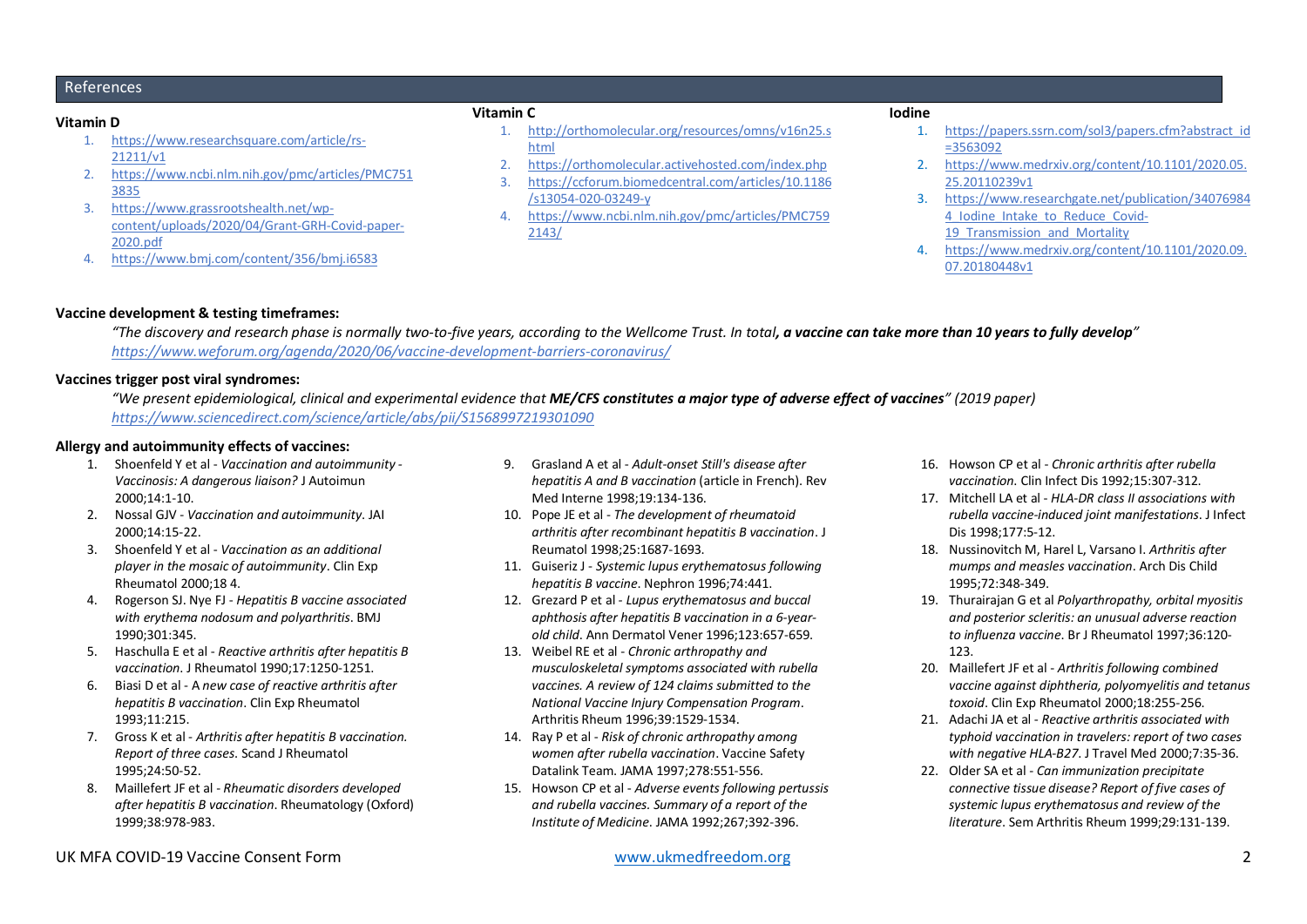# **With Respect to the new COVID-19 vaccinations the Doctor MUST inform the patient of the following and tick the box to indicate such:**

| 2017 Montgomery Judgement on Informed<br>Vitamin D in doses of 5,000iu daily is of proven benefit to prevent and<br>Yes/No<br>The doctor is therefore under a duty to take<br>treat Covid-19<br>reasonable care to ensure that the patient is<br>Consent<br>aware of  any reasonable alternative or<br>Vitamin C in doses of 5 grams daily is of proven benefit to prevent and |
|--------------------------------------------------------------------------------------------------------------------------------------------------------------------------------------------------------------------------------------------------------------------------------------------------------------------------------------------------------------------------------|
|                                                                                                                                                                                                                                                                                                                                                                                |
|                                                                                                                                                                                                                                                                                                                                                                                |
|                                                                                                                                                                                                                                                                                                                                                                                |
| treat Covid-19<br>variant treatments.                                                                                                                                                                                                                                                                                                                                          |
| Topical antiseptics (such as iodine) are of proven benefit to reduce the                                                                                                                                                                                                                                                                                                       |
| loading dose and hence disease severity of Covid-19                                                                                                                                                                                                                                                                                                                            |
| <b>GMC Guidelines to Doctors</b><br><b>Discussed</b><br><b>Notes</b><br><b>Facts</b>                                                                                                                                                                                                                                                                                           |
| CV-19 vaccine development/trials were accelerated for reasons of<br>Yes/No<br>a. Recognised risks of harm that you believe<br>Limited short-term safety data: NO long-term                                                                                                                                                                                                     |
| anyone in the patient's position would want<br>safety data available on current CV-19 vaccines.<br>expediency. Vaccine safety testing normally takes about 10 years. Current                                                                                                                                                                                                   |
| to know. You'll know these already from<br>CV-19 vaccines have been trialled for a few months, in relatively small<br>mRNA vaccines are a completely novel                                                                                                                                                                                                                     |
| numbers of volunteers and with little or no animal testing. Many PHASE 3<br>your professional knowledge and<br>technology - essentially experimental, with the                                                                                                                                                                                                                 |
| trials will not be completed for nearly 2 years.<br>experience.<br>possibility of unanticipated/unpredictable long-                                                                                                                                                                                                                                                            |
| https://www.bmj.com/content/370/bmj.m3096/rr<br>term/late onset health effects                                                                                                                                                                                                                                                                                                 |
| https://www.bulatlat.com/2020/08/21/hazards-of-the-covid-19-vaccine/                                                                                                                                                                                                                                                                                                           |
| Risk of Antibody Dependent Enhancement                                                                                                                                                                                                                                                                                                                                         |
| COVID-19 vaccines may sensitize recipients to more severe<br>causing more severe Covid-19 illness on                                                                                                                                                                                                                                                                           |
| disease. (wiley.com): https://doi.org/10.1111/ijcp.13795<br>exposure to virus post-vaccination                                                                                                                                                                                                                                                                                 |
| Yes/No<br>There have been reports of some serious side-<br>Astra Zeneca Transverse Myelitis report                                                                                                                                                                                                                                                                             |
| effects including 2 cases of transverse myelitis<br>https://www.nature.com/articles/d41586-020-02594-w                                                                                                                                                                                                                                                                         |
| and neurological conditions in the Astra Zeneca                                                                                                                                                                                                                                                                                                                                |
| https://www.nytimes.com/2020/09/19/health/astrazeneca-vaccine-<br>vaccine trial.                                                                                                                                                                                                                                                                                               |
| safety-blueprints.html?auth=login-email&login=email                                                                                                                                                                                                                                                                                                                            |
| Any patient with a history or strong family history of allergies or<br>b. The effect of the patient's individual<br>Yes/No<br>It is known that vaccines can switch on allergy                                                                                                                                                                                                  |
| clinical circumstances on the probability of a<br>and autoimmunity<br>autoimmune conditions may choose to refuse a CV-19 vaccine.                                                                                                                                                                                                                                              |
| benefit or harm occurring. If you know the<br>May be contraindicated with pre-existing<br>Doctors working with CFS/ME patients already advise them to avoid                                                                                                                                                                                                                    |
| patient's medical history, you'll know some<br>autoimmune conditions or CFS/ME, or previous<br>vaccination as this may trigger a relapse.                                                                                                                                                                                                                                      |
| of what you need to share already, but the<br>vaccine injury/reactions.                                                                                                                                                                                                                                                                                                        |
| dialogue could reveal more.                                                                                                                                                                                                                                                                                                                                                    |
| Patient's individual risk from Covid-19 MUST be<br>Covid-19 IFR estimate by age (Table 2):<br>Yes/No<br>c. Risks of harm and potential benefits that                                                                                                                                                                                                                           |
| https://spiral.imperial.ac.uk:8443/bitstream/10044/1/83545/8/2020-10-<br>the patient would consider significant for<br>discussed - IFR <0.05% for <70 years to weigh                                                                                                                                                                                                           |
| any reason. These will be revealed during<br>29-COVID19-Report-34.pdf<br>up against risk from vaccine.                                                                                                                                                                                                                                                                         |
| your discussion with the patient about what<br>Patient expectation of vaccine benefit i.e.<br>Make patient aware that current trials not designed to show if CV-19                                                                                                                                                                                                             |
| matters to them.<br>vaccine will reduce their risk of hospitalisation or death or will prevent<br>reducing risk of severe illness, hospitalisation                                                                                                                                                                                                                             |
| infection and transmission of virus as may affect risk v benefit profile<br>and preventing infection with and transmission                                                                                                                                                                                                                                                     |
| of SARS-Cov-2<br>https://www.bmj.com/content/371/bmj.m4037                                                                                                                                                                                                                                                                                                                     |
| Ethical/religious considerations e.g. animal products -                                                                                                                                                                                                                                                                                                                        |
| vegetarianism/veganism, WI-38 human diploid cells (aborted fetus<br>Patients <b>MUST</b> be made aware of the full list of                                                                                                                                                                                                                                                     |
| source) - pro-life/religious belief<br>vaccine ingredients                                                                                                                                                                                                                                                                                                                     |